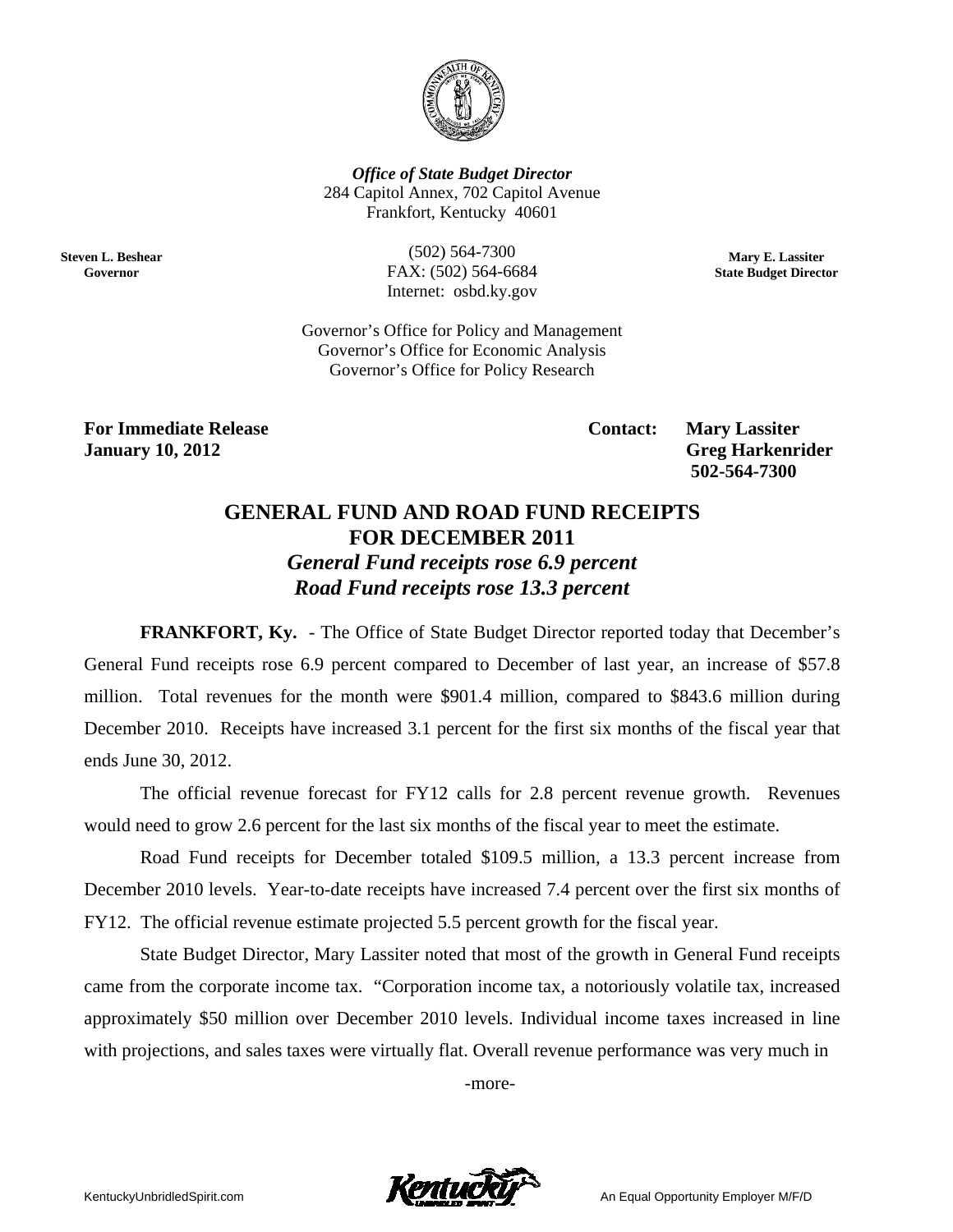line with the projections made by the Consensus Forecasting Group in December. We are cautiously optimistic that the modest improvement in economic conditions will continue as predicted by the revenue forecasters."

Among the major accounts:

- Sales and use tax receipts were flat, increasing just 0.7 percent in December and have increased 4.2 percent for the year.
- Corporation income tax receipts rose 126.0 percent and are up 48.2 percent for the year.
- Individual income tax collections rose 5.1 percent primarily due to gains in withholding. Year-to-date collections in this account have increased 3.2 percent.
- Property tax collections rose 0.4 percent but are down 9.6 percent for the year.
- Cigarette tax receipts decreased 12.6 percent. Collections for the first six months are down 6.7 percent.
- Coal severance tax receipts increased 5.1 percent in December and have grown 10.3 percent for the year.

 Road Fund receipts increased 13.3 percent in December with collections of \$109.5 million. Official Road Fund estimates call for an increase in revenues of 5.5 percent for the fiscal year. Based on year-to-date tax collections, revenues need to increase 3.7 percent for the remainder of FY12 to meet the estimate. Lassiter noted that growth in Road Fund revenues has strengthened throughout the fiscal year in the two largest sources of Road Fund revenues, the motor fuels and motor vehicle usage taxes. "Higher wholesale fuel prices have resulted in increases in our fuels taxes, while strong vehicle sales continue to generate increases in the motor vehicle usage tax. Both taxes have resulted in strong revenue performance for the Road Fund." Among the accounts, motor fuels receipts rose 14.5 percent in December, and are up 6.5 percent for the first six months. Motor vehicle usage revenue grew 17.4 percent in December, and has increased 9.5 percent over last year to date. License and privilege receipts fell 6.6 percent for the month, but have increased 9.6 percent for the year.

-30-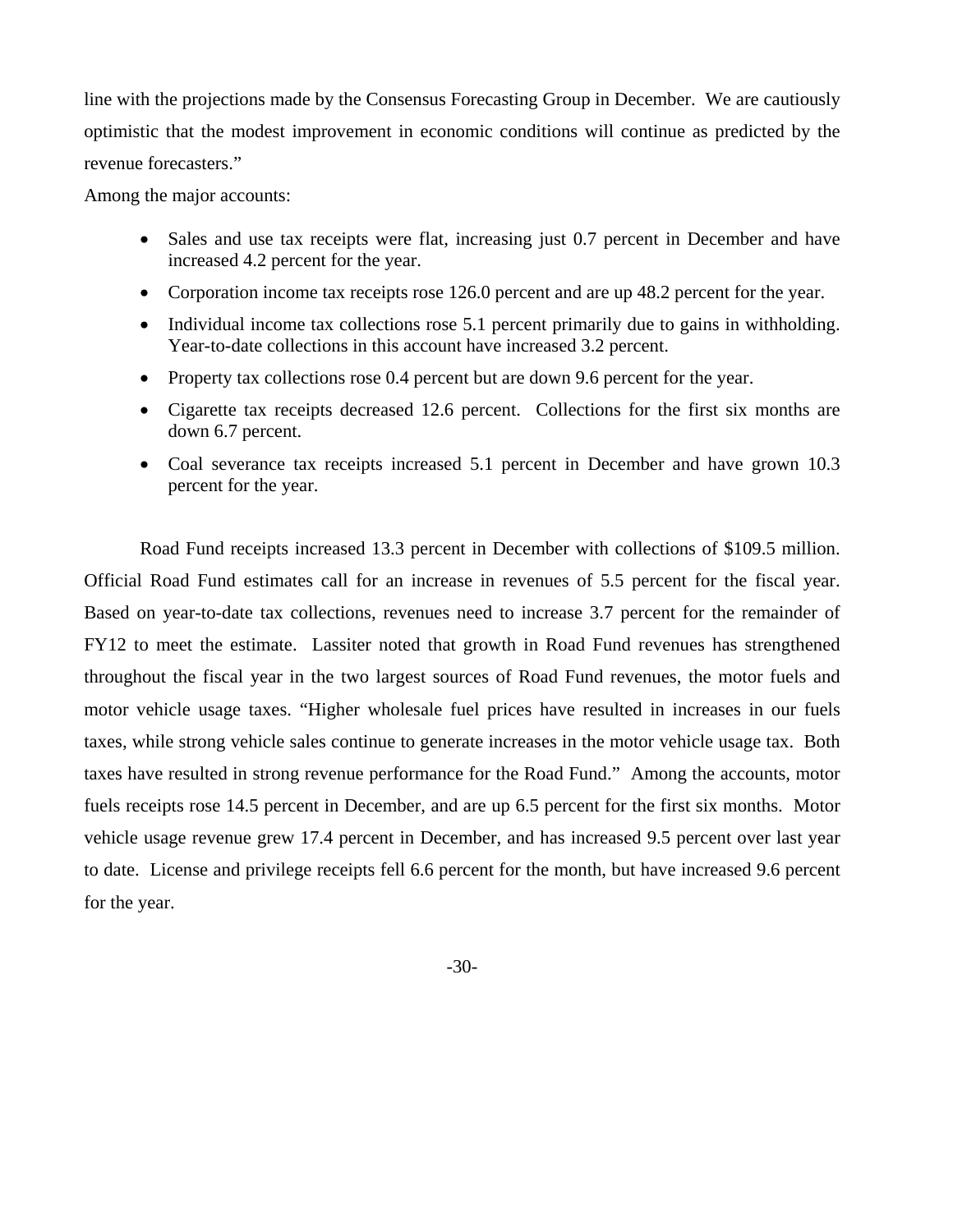## **KENTUCKY STATE GOVERNMENT REVENUE 1. GENERAL FUND REVENUE**

|                                                         |                      | <b>DECEMBER</b>     |                           | <b>JULY THROUGH DECEMBER</b> |                           |                      |
|---------------------------------------------------------|----------------------|---------------------|---------------------------|------------------------------|---------------------------|----------------------|
|                                                         | 2011                 | 2010                | % Change                  | FY 2012                      | FY 2011                   | % Change             |
| <b>TOTAL GENERAL FUND</b>                               | \$901,393,476        | \$843,566,059       | 6.9%                      | \$4,486,385,916              | \$4,353,455,925           | 3.1%                 |
| <b>Tax Receipts</b>                                     | \$876,198,003        | \$817,212,185       | 7.2%                      | \$4,330,184,659              | \$4,198,380,061           | 3.1%                 |
| Sales and Gross Receipts                                | \$288,510,641        | \$287,907,824       | 0.2%                      | \$1,784,177,398              | \$1,730,558,647           | 3.1%                 |
| <b>Beer Consumption</b>                                 | 440,869              | 465.787             | $-5.3%$                   | 3.140.296                    | 3,239,317                 | $-3.1%$              |
| Beer Wholesale                                          | 4.258.047            | 3,997,803           | 6.5%                      | 27,903,605<br>126,832,431    | 27,836,959                | 0.2%<br>$-6.7%$      |
| Cigarette<br><b>Distilled Spirits Case Sales</b>        | 19,759,100<br>10,288 | 22,611,767<br>9,602 | $-12.6%$<br>7.1%          | 58,231                       | 135,935,849<br>(287, 866) | $\overline{a}$       |
| <b>Distilled Spirits Consumption</b>                    | 977,510              | 930,150             | 5.1%                      | 5,651,177                    | 5,559,929                 | 1.6%                 |
| <b>Distilled Spirits Wholesale</b>                      | 2,645,277            | 2,484,217           | 6.5%                      | 14,582,708                   | 14,238,493                | 2.4%                 |
| Insurance Premium                                       | 387                  | (442)               | $\qquad \qquad -\qquad -$ | 40,574,297                   | 40,471,956                | 0.3%                 |
| Pari-Mutuel                                             | 433,350              | 327,586             | 32.3%                     | 1,305,884                    | 2,619,216                 | $---$                |
| Race Track Admission                                    | 31,683               | 34,538              | $-8.3%$                   | 138,999                      | 146,651                   | $-5.2%$              |
| Sales and Use                                           | 251,211,088          | 249,379,846         | 0.7%                      | 1,511,006,738                | 1,450,157,680             | 4.2%                 |
| Wine Consumption                                        | 278,050              | 241,513             | 15.1%                     | 1,346,067                    | 1,259,055                 | 6.9%                 |
| Wine Wholesale                                          | 1,497,411            | 1,300,564           | 15.1%                     | 7,006,898                    | 6,858,188                 | 2.2%                 |
| <b>Telecommunications Tax</b>                           | 5,225,412            | 4,268,538           | 22.4%                     | 33,574,655                   | 31,550,380                | 6.4%                 |
| <b>Other Tobacco Products</b>                           | 1,736,197            | 1,850,555           | $-6.2%$                   | 11,047,653                   | 10,909,801                | 1.3%                 |
| Floor Stock Tax                                         | 5,974                | 5,800               | 3.0%                      | 7,762                        | 63,039                    | $-87.7%$             |
| License and Privilege                                   | \$53,142,225         | \$57,908,131        | $-8.2%$                   | \$276,459,052                | \$278,979,400             | $-0.9%$              |
| Alc. Bev. License Suspension                            | 30,100               | 19,307              | 55.9%                     | 134.800                      | 193.540                   | $-30.4%$             |
| Coal Severance                                          | 24,709,936           | 23,510,383          | 5.1%                      | 159,926,317                  | 145,030,253               | 10.3%                |
| <b>Corporation License</b>                              | 232,322              | 75,534              | 207.6%                    | 727,038                      | 8,916,553                 | $-91.8%$             |
| Corporation Organization                                | 20,762               | 4,651               | 346.4%                    | 21,667                       | 28,868                    | $-24.9%$             |
| <b>Occupational Licenses</b>                            | 6,172                | 1,758               | 251.1%                    | 43,070                       | 64,484                    | $-33.2%$             |
| Oil Production                                          | 776,624              | 700,261             | 10.9%                     | 4,550,444                    | 3,749,683                 | 21.4%                |
| Race Track License                                      | 57,500               | 60,550              | $-5.0%$<br>385.9%         | 195,000                      | 208,750                   | $-6.6%$              |
| <b>Bank Franchise Tax</b><br><b>Driver License Fees</b> | 2,491,188            | 512,653             | $-1.1%$                   | 1,888,274                    | 2,903,880                 | $-35.0%$             |
| <b>Minerals Severance</b>                               | 45,021<br>1,889,448  | 45,509<br>1,139,982 | 65.7%                     | 305,439<br>8,897,393         | 313,333<br>8,002,226      | $-2.5%$<br>11.2%     |
| <b>Natural Gas Severance</b>                            | 2,005,860            | 1,965,389           | 2.1%                      | 12,942,091                   | 11,807,270                | 9.6%                 |
| <b>Limited Liability Entity</b>                         | 20,877,292           | 29,872,155          | $-30.1%$                  | 86,827,520                   | 97,760,561                | $-11.2%$             |
| Income                                                  | \$388,509,543        | \$324,080,883       | 19.9%                     | \$1,915,601,977              | \$1,800,707,652           | 6.4%                 |
| Corporation                                             | 89,466,883           | 39,588,270          | 126.0%                    | 186,682,141                  | 125,924,331               | 48.2%                |
| Individual                                              | 299,042,659          | 284,492,612         | 5.1%                      | 1,728,919,837                | 1,674,783,320             | 3.2%                 |
| Property                                                | \$141,209,534        | \$140,633,971       | 0.4%                      | \$317,100,370                | \$350,841,882             | $-9.6%$              |
| <b>Building &amp; Loan Association</b>                  | $\overline{0}$       | $\overline{0}$      | $\overline{a}$            | (46,134)                     | (53, 180)                 | $\overline{a}$       |
| General - Real                                          | 74,418,335           | 98,615,419          | $-24.5%$                  | 151,686,908                  | 184,671,832               | $-17.9%$             |
| General - Tangible                                      | 35,696,700           | 37,697,965          | $-5.3%$                   | 115,665,335                  | 115,511,607               | 0.1%                 |
| <b>Omitted &amp; Delinquent</b>                         | 15,567,451           | 2,556,443           | 508.9%<br>780.7%          | 11,558,481                   | 20,433,744                | $-43.4%$             |
| <b>Public Service</b>                                   | 15,525,581           | 1,762,968           | 24.8%                     | 37,477,398                   | 29,532,705                | 26.9%<br>1.8%        |
| Other                                                   | 1,468                | 1,176               |                           | 758,382                      | 745,176                   |                      |
| Inheritance                                             | \$2,237,846          | \$4,011,766         | $-44.2%$                  | 19,827,894                   | 20,826,110                | $-4.8%$              |
| Miscellaneous                                           | \$2,588,214          | \$2,669,611         | $-3.0%$                   | \$17,017,968                 | \$16,466,369              | 3.3%                 |
| <b>Legal Process</b>                                    | 1,453,226            | 1,515,037           | $-4.1%$                   | 9,980,828                    | 10,237,125                | $-2.5%$              |
| T. V. A. In Lieu Payments                               | 1,134,988            | 1,134,733           | 0.0%                      | 7,032,186                    | 6,183,626                 | 13.7%                |
| Other                                                   | 0                    | 19,841              | $-100.0%$                 | 4,954                        | 45,619                    | $-89.1%$             |
| <b>Nontax Receipts</b>                                  | \$25,019,733         | \$25,849,278        | $-3.2%$                   | \$155,009,978                | \$153,446,712             | 1.0%                 |
| <b>Departmental Fees</b><br><b>PSC Assessment Fee</b>   | 3,018,943<br>1,909   | 2,709,657<br>15,548 | 11.4%<br>$-87.7%$         | 10,102,058<br>5,436,227      | 12,048,668<br>8,915,158   | $-16.2%$<br>$-39.0%$ |
| Fines & Forfeitures                                     | 1,783,243            | 2,044,510           | $-12.8%$                  | 12,669,932                   | 12,900,746                | $-1.8%$              |
| Interest on Investments                                 | 46,770               | 49,462              | $-5.4%$                   | 416,133                      | 350,156                   | 18.8%                |
| Lottery                                                 | 20,000,000           | 17,000,000          | 17.6%                     | 101,500,000                  | 95,000,000                | 6.8%                 |
| Sale of NO <sub>x</sub> Credits                         | 0                    | 0                   | ---                       | 0                            | 22,513                    | $-100.0\%$           |
| Miscellaneous                                           | 168,868              | 4,030,100           | $-95.8%$                  | 24,885,629                   | 24,209,472                | 2.8%                 |
|                                                         |                      |                     |                           |                              |                           |                      |
| <b>Redeposit of State Funds</b>                         | \$175,740            | \$504,597           | $-65.2%$                  | 1,191,279                    | 1,629,152                 | $-26.9%$             |